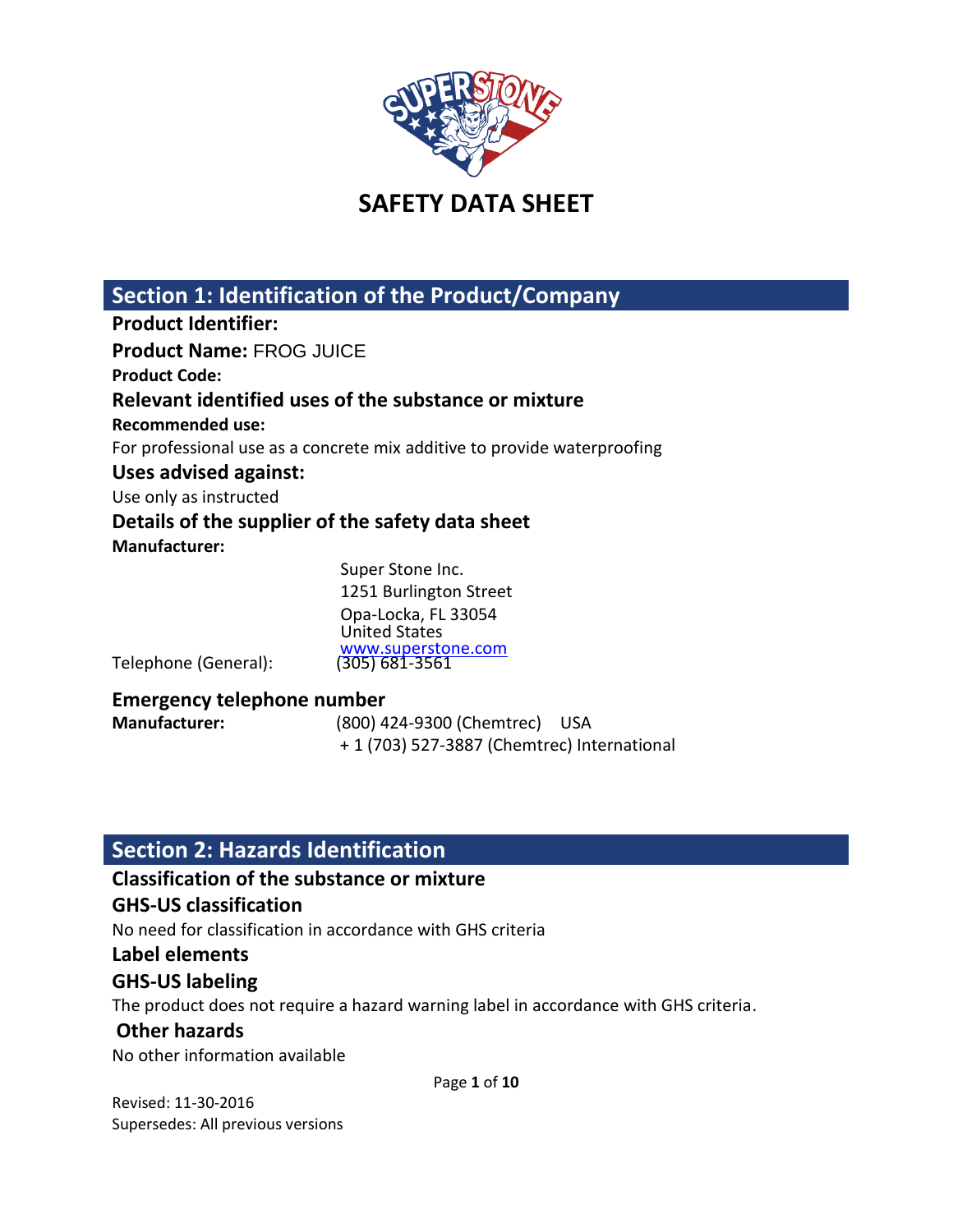

**Unknown acute toxicity (GHS-US)** No data available **Precautionary statements (GHS-US) Prevention:**

P264 Wash thoroughly after handling

# **Section 3: Composition/information on ingredients**

**Substances**

| Name        | <b>Product Identifier</b> | % by weight | <b>GHS-US classification</b> |
|-------------|---------------------------|-------------|------------------------------|
| Latex resin | Trade secret              | 20-60       | No                           |

Amounts specified are typical and do not represent a specification. Any other ingredients are either proprietary, non-hazardous or present in amounts below the reportable limits. If applicable information is provided in this section on other hazards which do not result in classification but which may contribute to the overall hazards of the substance or mixture

# **Section 4: First aid measures**

## **Description of necessary first aid measures**

### **First-aid measures general:**

First aid personnel should pay attention to their own safety. Immediately remove contaminated clothing.

### **First-aid measures after inhalation:**

If affected, remove to fresh air. Assist in breathing if necessary

### **First-aid measures after skin contact:**

Immediately remove contaminated clothing and shoes. Launder clothing before reuse. Seek medical attention if symptoms of irritation or burns occur.

### **First-aid measures after eye contact:**

Flush with copious amount of water for at least 15 minutes. If irritation develops, seek medical attention.

Page **2** of **10**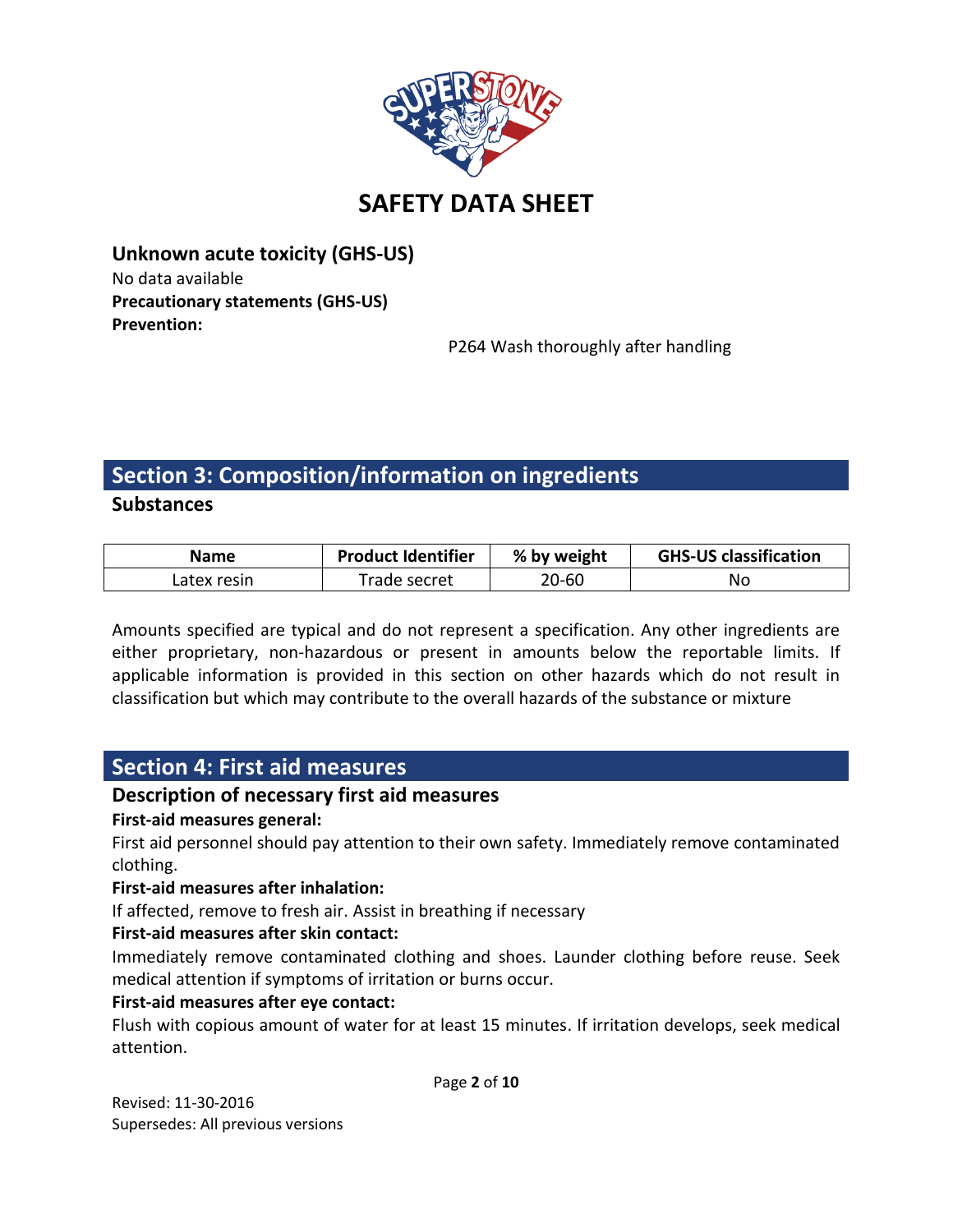

### **First-aid measures after ingestion:**

Do not induce vomiting. Call a physician or poison control center immediately for further instructions. Never give anything by mouth to an unconscious or convulsing person. If person is conscious, rinse out the mouth with water and give plenty of water to drink. Get medical attention immediately.

# **Most important and effects, both acute and delayed**

### **Symptoms:**

None expected due to the non-classification of the product.

## **Indication of any immediate medical attention and special treatment needed**

Treat symptomatically

# **Section 5: Firefighting measures**

## **Extinguishing media Suitable extinguishing media:** Water spray, foam, dry powder, Carbon Dioxide **Unsuitable extinguishing media:** For safety reasons, Water Jet **Special hazards arising from the substance or mixture Fire hazard:** Poses no fire related hazard. No particular hazards known **Explosion hazard:** Non-explosive **Reactivity:** Will not facilitate or support combustion of other materials. **Advice for firefighters Firefighting instructions:** Not required **Protection during firefighting:** Firefighters should be equipped with self-contained breathing apparatus and turn out gear. **Additional information** The degree of risk is governed by the burning substance and the fire conditions. If exposed to

fire, keep containers cool by spraying with water. Collect contaminated extinguishing water

Page **3** of **10**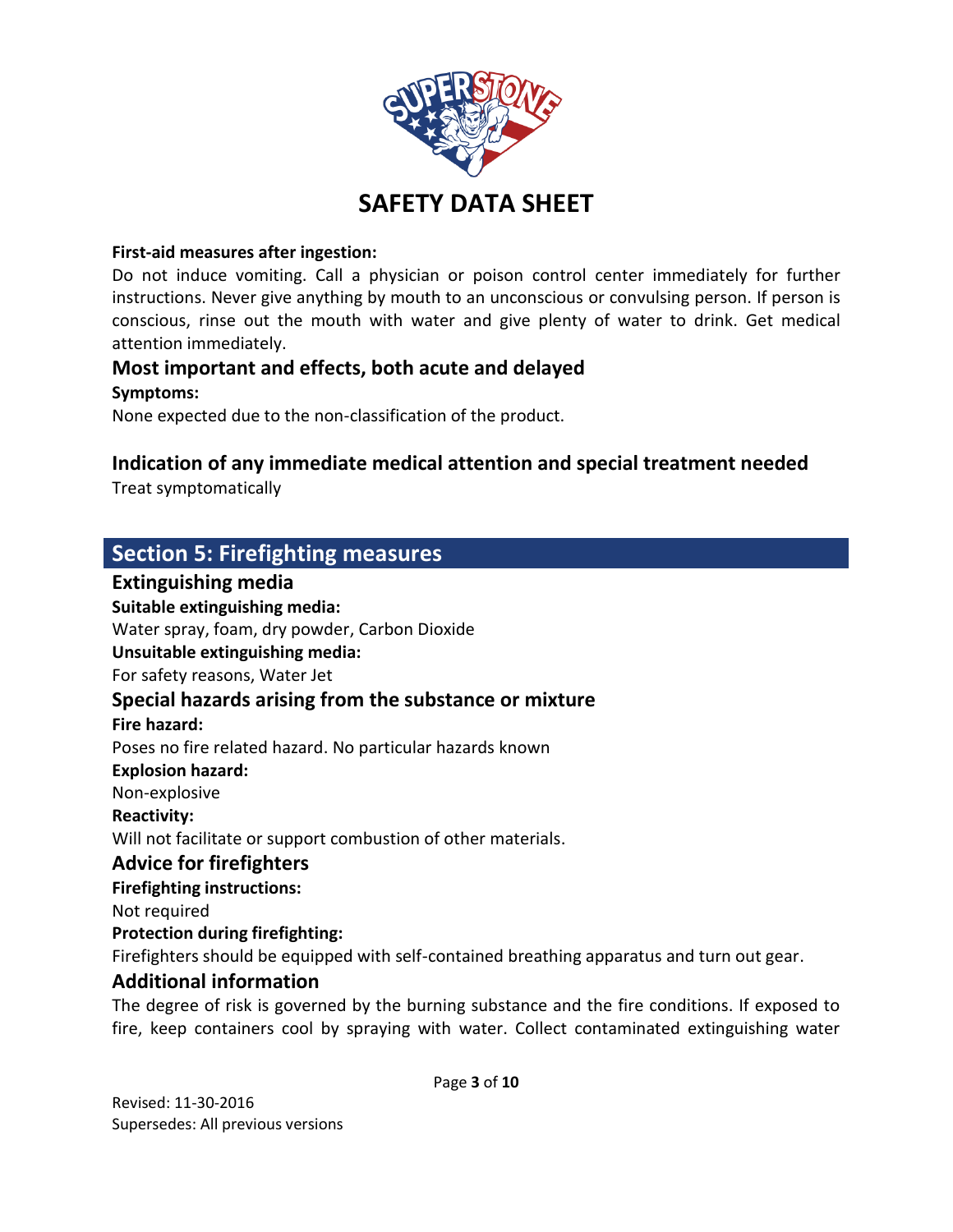

separately, do not allow to reach sewage or effluent systems. Contaminated extinguishing water must be disposed of in accordance with official regulations.

## **Section 6: Accidental release measures**

## **Personal precautions, protective equipment and emergency procedures General measures:**

Wear protective equipment as described under Section 8 and follow the advice of safe handling and use given under Section 7. Emergency procedures are not required.

### **For non-emergency personnel**

### **Protective equipment:**

Wear chemical resistance (impervious) gloves

### **Emergency procedures:**

High risk of slipping due to spillage/leakage of product

### **For emergency responders**

### **Protective equipment:**

Not Applicable

### **Emergency procedures:**

Not Applicable

### **Environmental precautions**

Do not allow to enter drains, sewers or watercourses.

## **Methods and material for containment and cleaning up**

For small amounts: Pick up with suitable absorbent material (e.g. sand, sawdust, etc.). Dispose of absorbed material in accordance with regulations.

For large amounts: Pump off products

### **Reference to other sections**

See Section 7 for information on safe handling See Section 8 for information on personal protective equipment See Section 13 for disposal information

## **Precautions for safe handling**

**Precautions for safe handling:**

Page **4** of **10**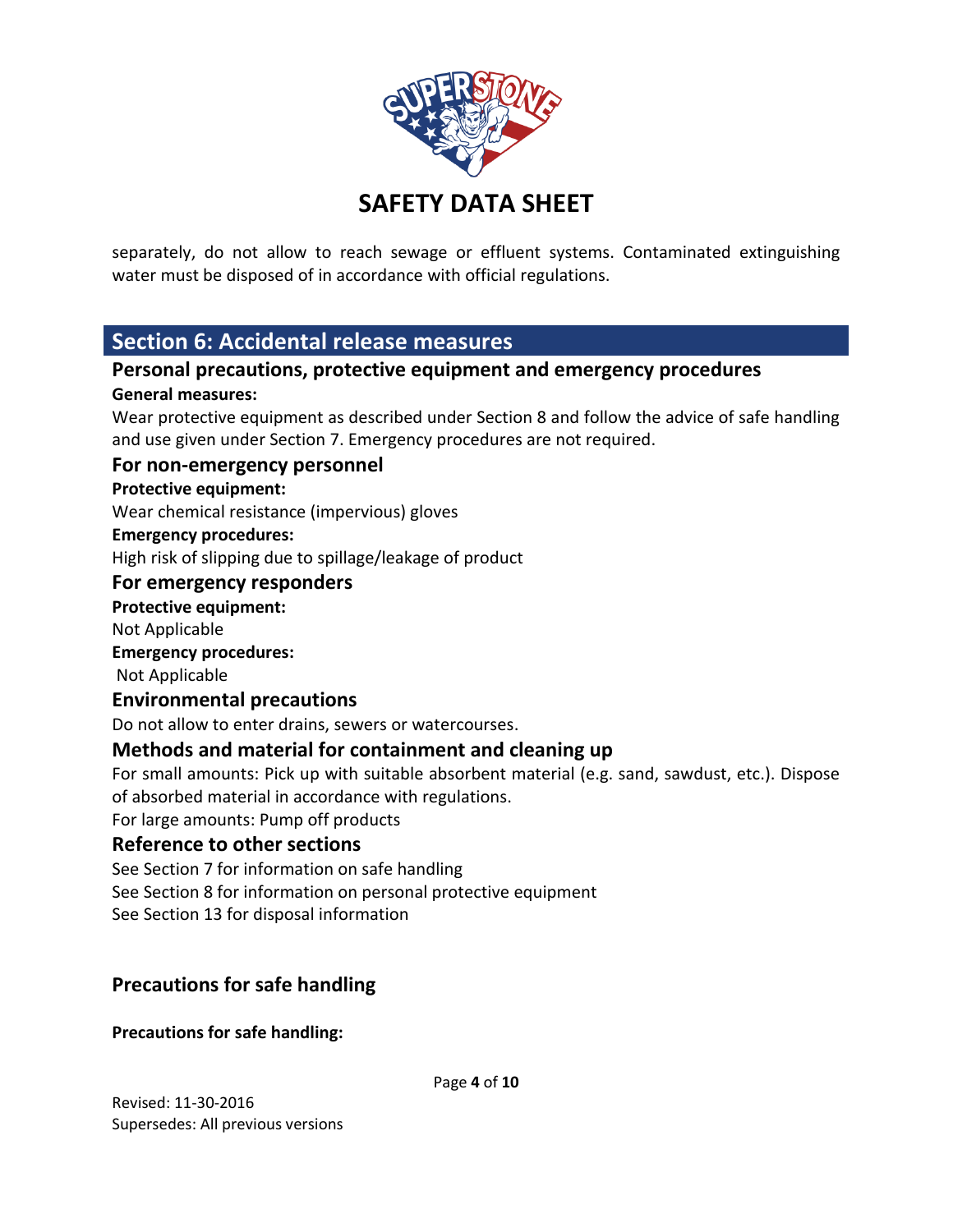

Handle in accordance with good industrial hygiene and safety practice. Ensure adequate ventilation.

### **Hygiene measures:**

General occupational hygiene measures are required to ensure safe handling of the product. These measures involve good personal and house-keeping practices. Wash hands after use if contaminated. Avoid wearing contaminated clothing. In dusty environment, wear dust mask, protective goggles and gloves.

## **Conditions for safe storage, including any incompatibilities**

**Storage conditions:** Store protected against freezing **Incompatible products:** See section 10 **Incompatible materials:** See section 10 **Storage area:**

The product should be stored in a cool, dry and well-ventilated area, at ambient temperature directly out of the sunlight.

# **Section 8: Exposure controls/personal protection**

### **Control parameters**

**Occupational exposure limits:**

No occupational exposure limits known

### **Exposure controls**

Appropriate engineering controls:

Personal protective equipment:

Ensure adequate ventilation

Wear fire-proof clothing, protective goggles and gloves. Wear respiratory protection in a poor ventilated environment.

Hand protection:

Page **5** of **10**

Revised: 11-30-2016 Supersedes: All previous versions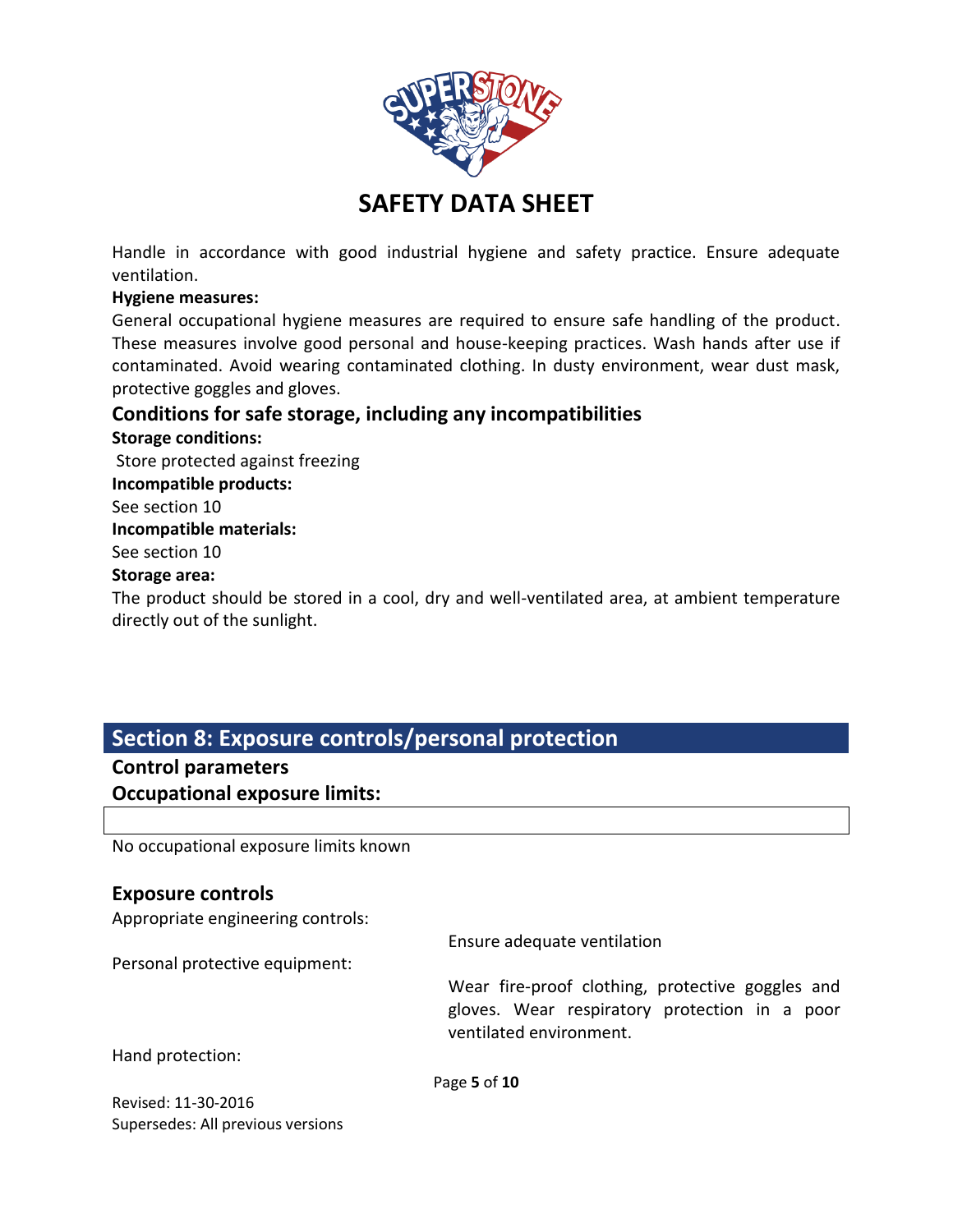

Eye protection:

Wear chemically resistant protective gloves

Chemical goggles or safety glasses with side-shields should be worn especially in a splashing environment. Use contact lenses solely is not recommended.

Respiratory protection:

Wear respiratory protection if ventilation is inadequate.

Thermal hazard protection:

Other information:

Wear suitable protection clothing

Hands or face should be washed before breaks and at the end of and shift. Avoid contact with skin and eyes.

# **Section 9: Physical and chemical properties**

## **Information on basic physical and chemical properties Physical state:** Liquid **Appearance:** Watery viscosity **Color:** Green hue **Odor:** Pleasant **Odor threshold:** Not available and the state of the state of the state of the state of the state of the state of the state of the state of the state of the state of the state of the state of the state of the state of the **pH:** 7.5 – 9.0 **Relative evaporation rate (butyl acetate=1):** <1 Slower **Melting point:** Not available **Boiling point:**  $>212 \text{ °F}$ **Auto-ignition temperature:** Not available in the Mot available **Decomposition temperature:** Not Determined **Flammability (solid, gas):** Not Applicable **Not Applicable Vapor pressure:**  $>18.62$  mm Hg @ 20 °C **Flash Point:** Not Applicable **Flash Point Method:** Not Applicable Not Applicable **Relative vapor density @ 20 °C:**  $\bullet$  **C:** Not applicable **Relative density:**  $\sim 1.05$

Page **6** of **10**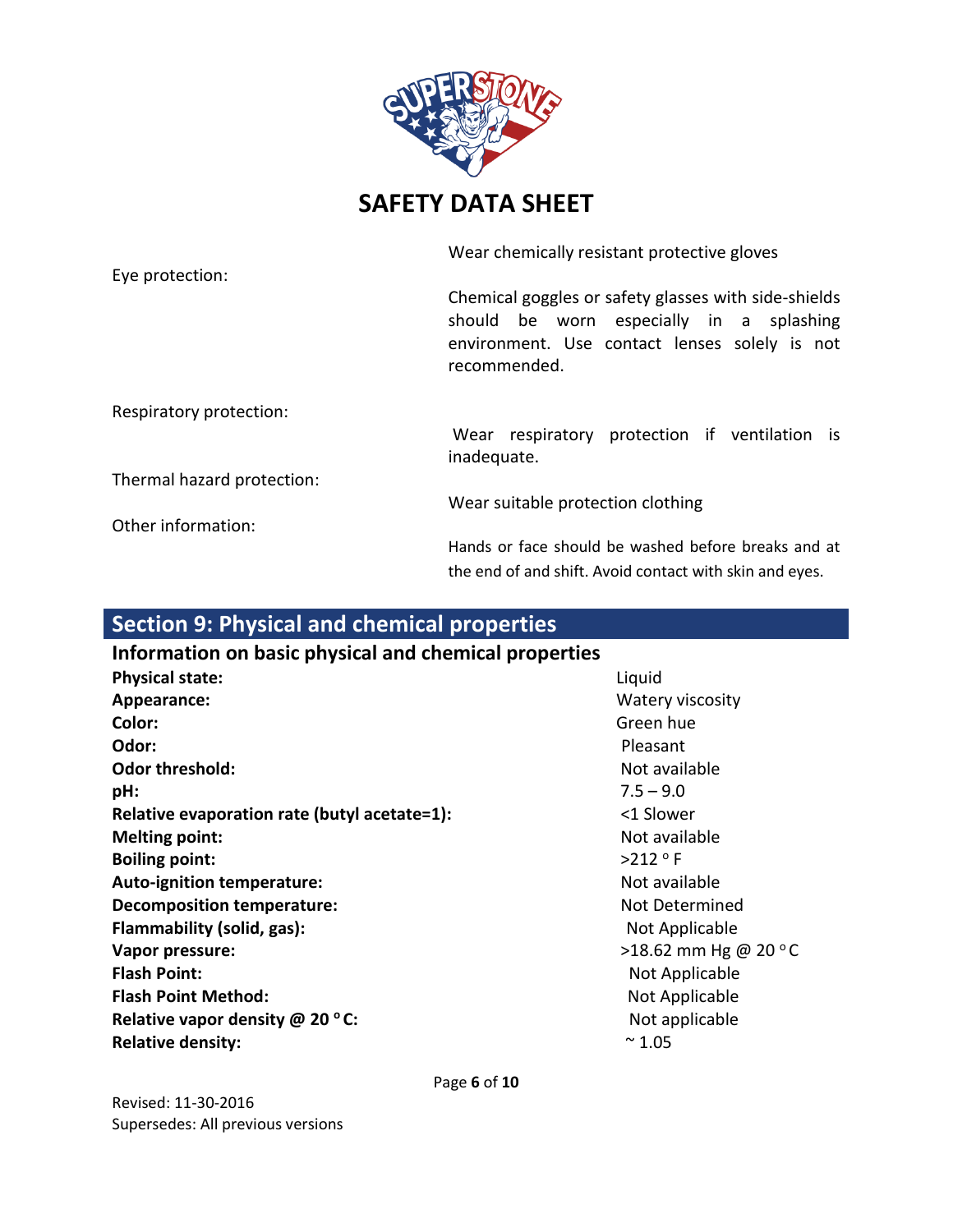

**Density:**  $\sim$  8.7 lbs / gal **Solubility:** Completely miscible **Log Pow:** Not available **Log Pow:** Not available **Not available Not available Not available Log Kow:** Not available **Log Kow:** Not available **Not available Not available Not available Viscosity, kinematic:**  $\blacksquare$ **Viscosity, dynamic:** Not available Not available Not available **Explosive properties:** Non-explosive **Non-explosive Oxidizing properties:** None known and the state of the state of the state of the state of the state of the state of the state of the state of the state of the state of the state of the state of the state of the state of t **Explosive limits:** Not Applicable **Explosive limits:** Not Applicable

## **Other information:**

No further relevant information available

## **Section 10: Stability and reactivity**

### **Reactivity**

This product is stable and non-reactive under normal conditions **Chemical Stability** Product is stable under normal storage conditions **Conditions to Avoid**  Avoid extreme temperatures greater than 350  $\degree$  F (176  $\degree$  C) and freezing conditions **Incompatible Materials** None known **Hazardous Reactions** Hazardous polymerization will not occur **Hazardous Decomposition Products** (From burning, heating or reaction with other materials): Carbon Monoxide and Carbon Dioxide in a fire. Oxides of Nitrogen and other organic compounds are possible.

# **Section 11: Toxicological information**

# **Information on toxicological effects**

## **TOXICITY MEASURES:**

### **Primary routes of exposure:**

Routes of entry are ingestion and inhalation, but may include eye or skin contact. **Acute toxicity:**

Page **7** of **10**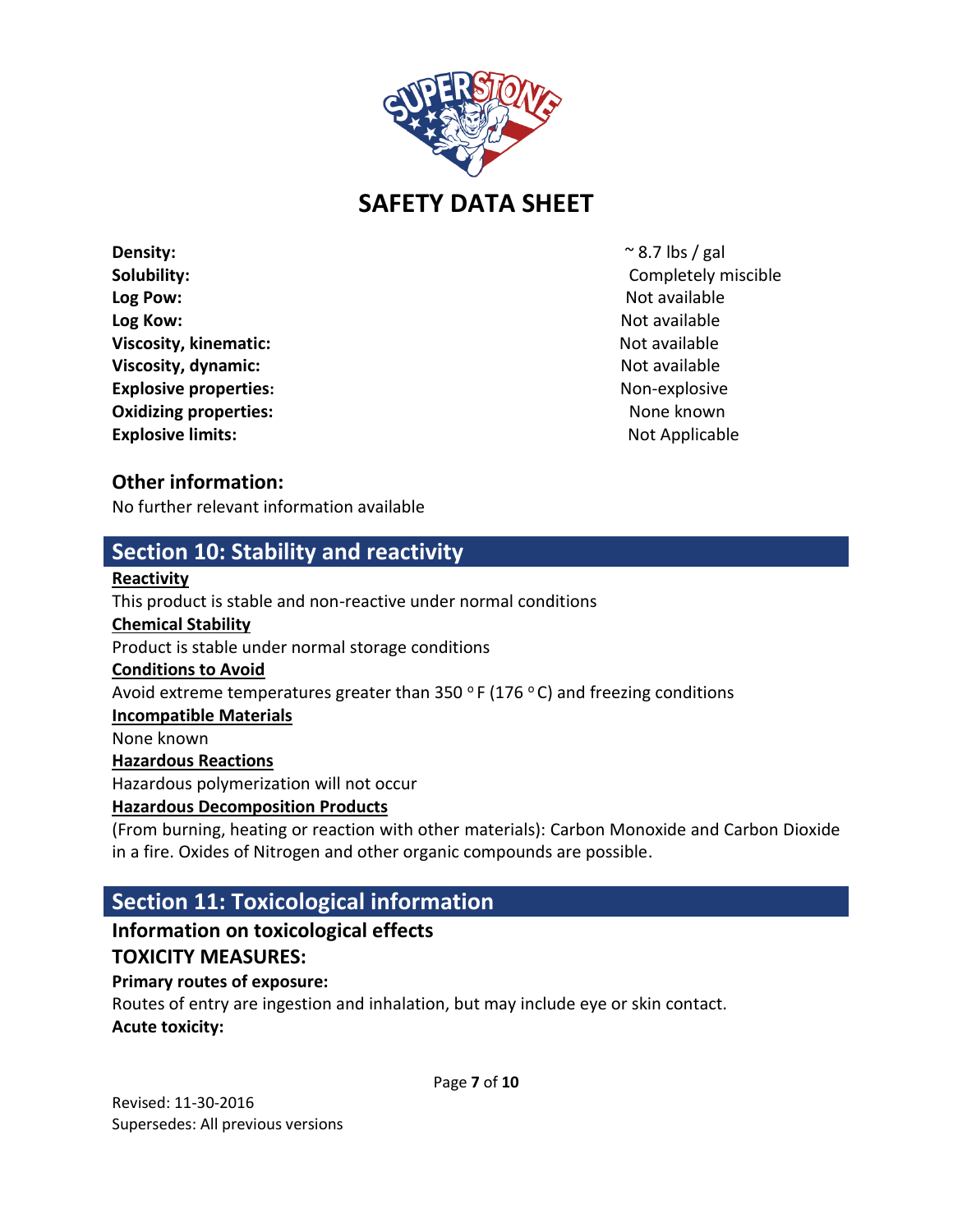

Assessment of acute toxicity: Virtually non-toxic after a single ingestion. Virtually non-toxic after a single skin contact. Virtually non-toxic after inhalation. Ingestion may cause gastrointestinal disturbances.

### **Chronic toxicity:**

No delayed chronic test data are known

### **Other information:**

The product is considered harmless to health if used in the correct manner

# **Section 12: Ecological information**

All work practices must be aimed at eliminating environmental contamination.

### **Toxicity**

As far as present knowledge, the product is non-toxic

### **Persistence and degradability**

The product can be virtually eliminated from water by abiotic processes e.g. adsorption onto activated sludge.

### **Bioaccumulation:**

Accumulation in organisms is not to be expected

### **Mobility**

No data available

### **Other adverse effects**

Not determined for this product

## **Section 13: Disposal considerations**

### **Waste treatment methods**

### **Regional legislation (waste):**

Dispose of waste and unused contents in accordance with national and local regulations.

### **Waste disposal recommendations:**

Ensure the use of properly authorized waste management companies where appropriate or uncertain.

# **Section 14: Transport information**

Page **8** of **10**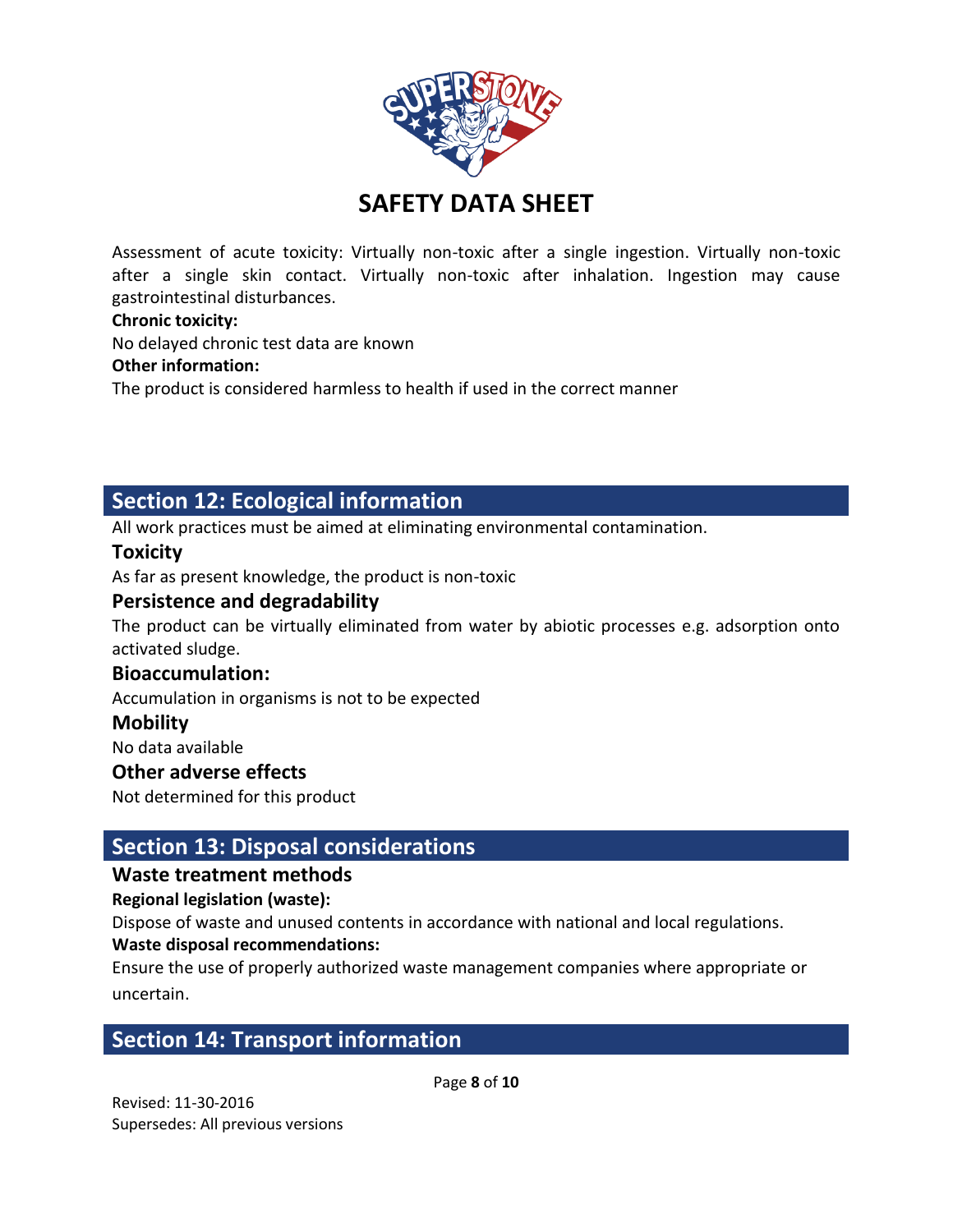

The product is not covered by the international regulation on the transport of dangerous goods (IMDG, IATA, ADR/RID) and therefore no classification is required.

# **Section 15: Regulatory information**

### **U.S. Federal Regulations**

### **U.S. OSHA Regulatory Status:**

This material is classified as hazardous under OSHA regulations

### **U.S SARA Reporting Requirements:**

The following components of this product are subject to reporting requirements of sections 302, 304 and 313 of Title III of the Superfund Amendments and Reauthorization Act.

| <b>CHEMICAL</b> | SECTION 302 EHS (TPQ)      | SECTION 304 RQ       | <b>SECTION 313 TRI</b> |
|-----------------|----------------------------|----------------------|------------------------|
|                 | $(40$ CFR 355, Appendix A) | (40 CFR Table 302.4) | (40 CFR 372.65)        |
|                 |                            |                      |                        |

Not considered hazardous

### **A Section 311/312 (40 CFR 370) Hazard Categories:**

ACUTE: No; CHRONIC: Yes; FIRE: No; REACTIVE: No; SUDDEN RELEASE: No

### **Toxic Substances Control Act (TSCA):**

All components of this product are included on the TSCA inventory

### **U.S. CERCLA Reportable Quantity (RQ):**

This product is not listed under CERCLA

### **U.S. Clean Air Act Threshold Quantity (TQ):**

This product is not listed.

### **U.S. Clean Water Act Requirements:**

This product is not listed

### **California Safe Drinking Water and Toxic Enforcement Act (Proposition 65):**

This product contains no chemicals known to the State of California to cause cancer, birth defects or other reproductive harm.

### **European Inventory of Existing Chemicals (EINECS):**

All components of this product are included on EINECS.

# **Section 16: Other information**

**Indication of changes: Other information:**

Full text of H phrases:

Page **9** of **10**

Revised: 11-30-2016 Supersedes: All previous versions